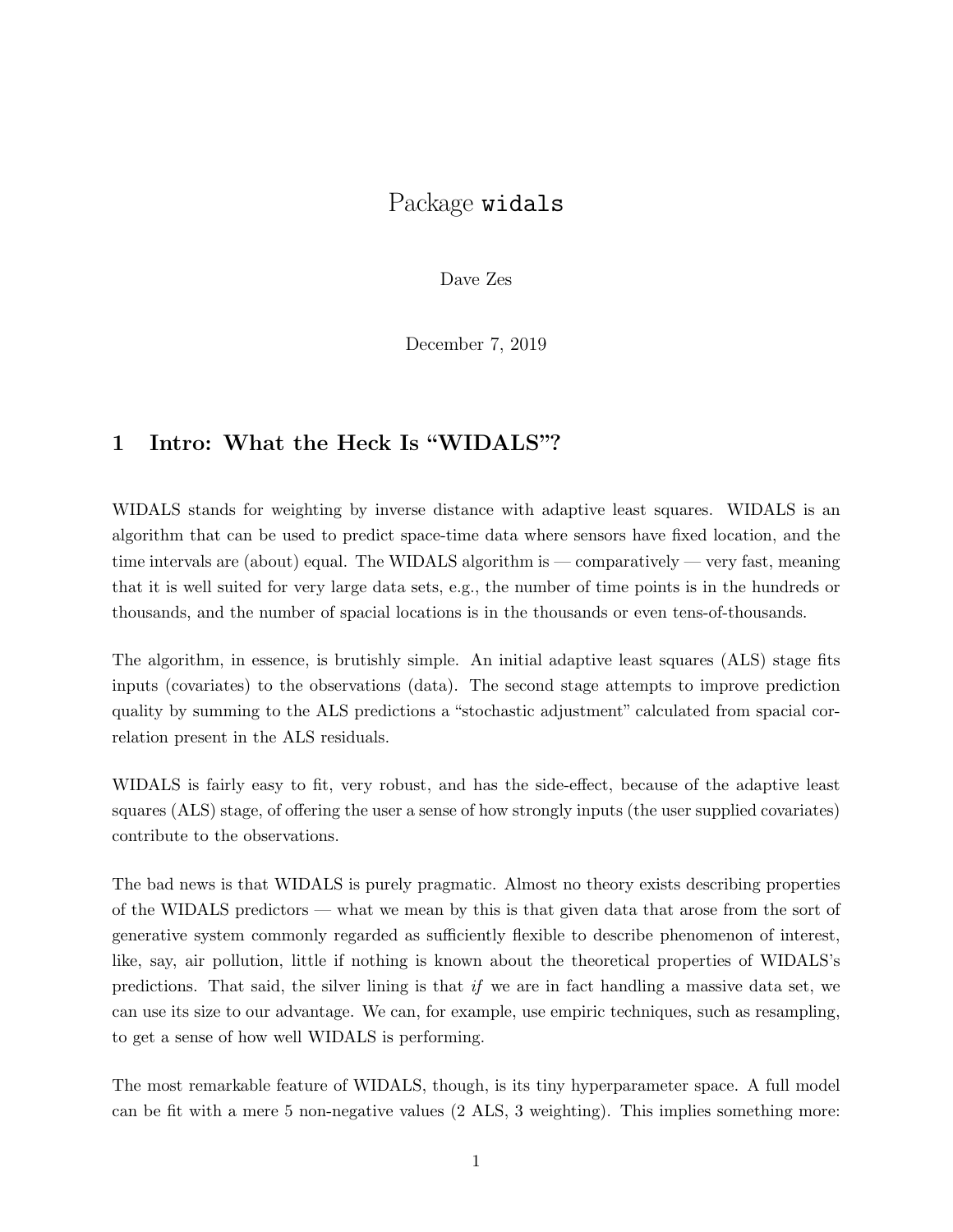multiple ALS stages can be run, either in parallel or in series, or in some combination, akin to path-model solutions. This extensibility is not explored in the R documentation per se, but we will give it a try here in these vignettes.

Finally, before diving in, the user should be cautioned that while, given hyperparameters, this package makes it very easy to interpolate (predict to unmonitored locations), providing means of locating these hyperparameters, i.e., fitting, brings some coding complexities. In this package, we fit WIDALS using (metaheuristic) stochastic search using MSS.snow(). This function creates functions using fun.load(). Both call upon variables out-of-scope. This property may madden a CS "best-practices" user, but by abiding certain cautions, potential mis-assignments are easily avoided.

For any given R session, only work with widals.

Prior to fitting with MSS.snow(), make sure all these values are correctly assigned (and living in the Global Environment):

Z — should always be the data matrix of supporting sites.

Z.na — if used, should always be a boolean matrix indicating missing locations in Z.

locs — should always be the spacial locations associated with Z.

Hs — should always be the spacial covariates associated with Z.

Ht — should always be the temporal covariates associated with Z.

Hst.ls — should always be the space-time covariates associated with Z.

These are additional arguments and should be correctly assigned prior to calling MSS.snow():

lags b.lag cv xgeodesic ltco GP run.parallel stnd.d train.rng test.rng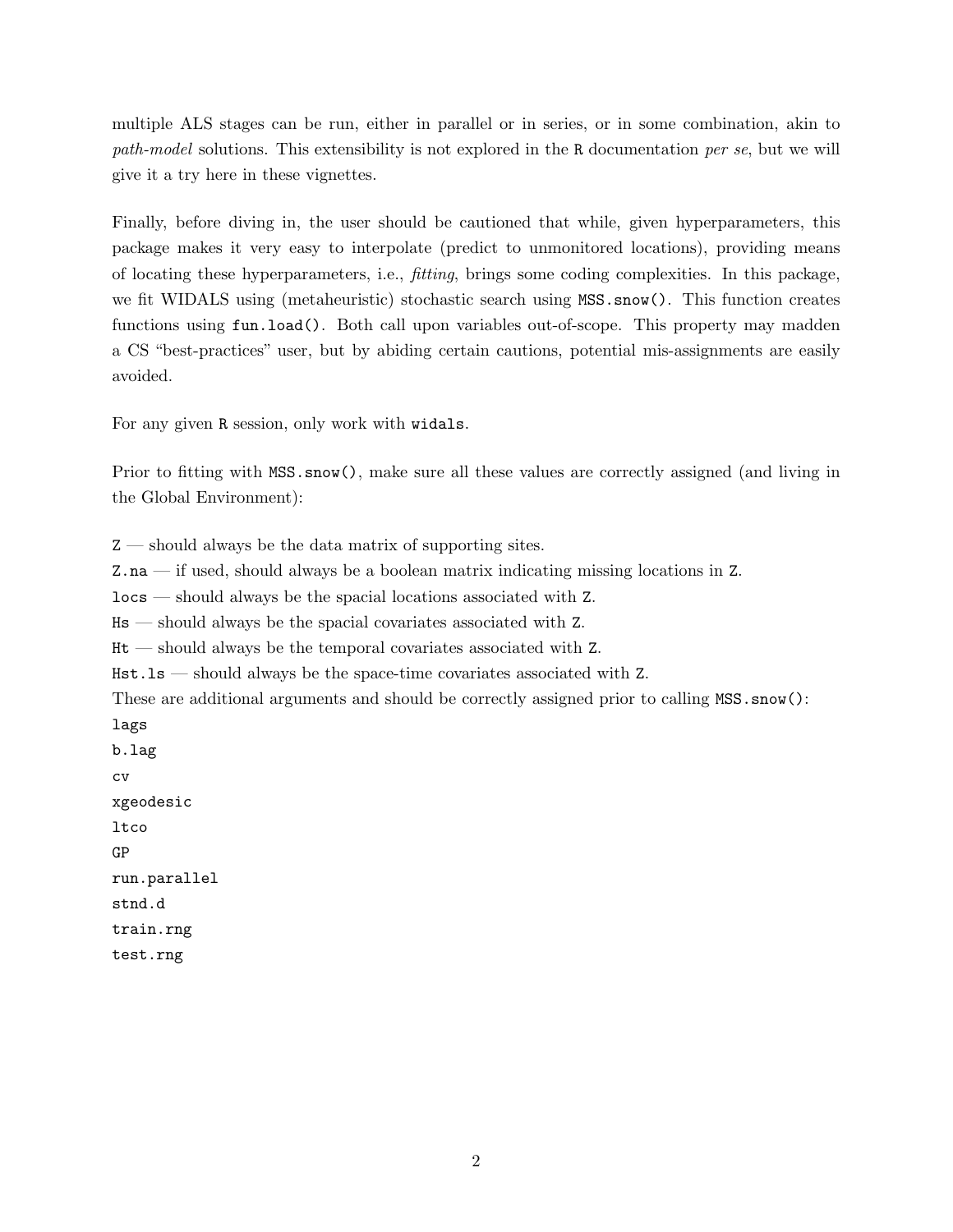## 2 ALS Examples

Lets jump in and work with the included Californis Ozone  $\prod$  demonstration data set.

Important: It is intended that the User run through all the code in this Section and the next.

```
options(stringsAsFactors=FALSE)
library(snowfall)
k.cpus <- 2 #### set the number of cpus for snowfall
library(widals)
data(O3)
Z.all <- as.matrix(O3$Z)[366:730, ]
locs.all <- O3$locs[ , c(2,1)]
hsa.all <- O3$helevs
xdate <- rownames(Z.all)
tau <- nrow(Z.all)
n.all <- ncol(Z.all)
xgeodesic <- TRUE
```
Notice above that we use Z.all, locs.all, hsa.all, n.all, to hold our "full" data, locations, spacial covariate, number of sites, respectively.

From these, we can make assignments to the objects needed to fit our ALS model:

```
Z <- Z.all
locs <- locs.all
n <- n.all
dateDate <- strptime(xdate, "%Y%m%d")
doy <- as.integer(format(dateDate, "%j"))
Ht <- cbind( sin(2*pi*doy/365), cos(2*pi*doy/365) )
Hs.all <- matrix(1, nrow=n.all)
Hst.ls.all <- NULL
Hs <- Hs.all
Hst.ls <- Hst.ls.all
Ht.original <- Ht
##########################
rm.ndx <- create.rm.ndx.ls(n, 14)
b.lag <- 0
```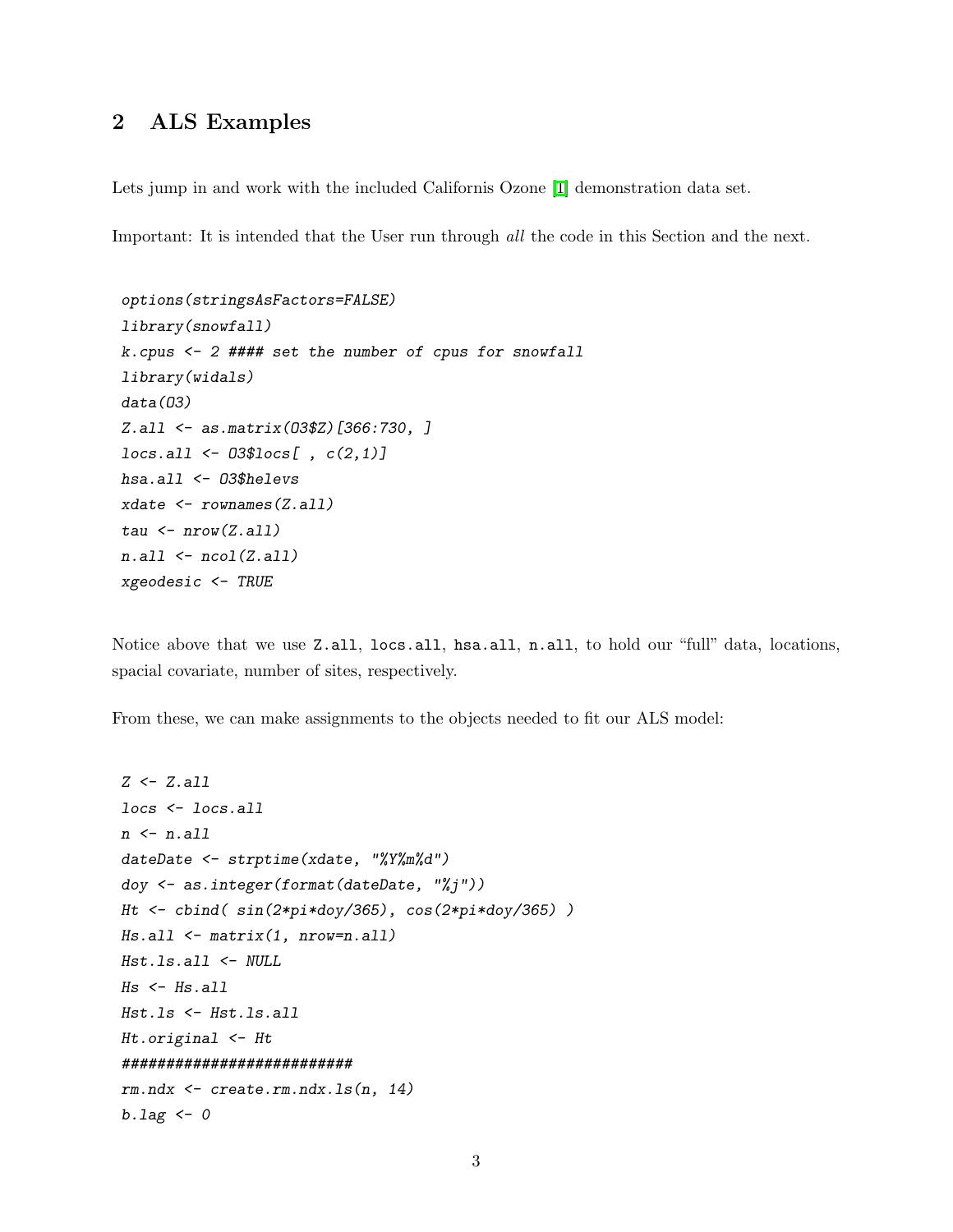```
train.rng <- 30:tau
test.rng <- train.rng
GP <- c(1/10, 1)
k.glob <- 9
rho.upper.limit <- 100
rgr.lower.limit <- 10^(-7)
sds.mx <- seq(2, 0.01, length=k.glob) * matrix(1, k.glob, length(GP))
run.parallel <- TRUE
sfInit(TRUE, k.cpus)
FUN.source <- fun.load.hals.a
FUN.source()
MSS.snow(FUN.source, NA, p.ndx.ls, f.d, sds.mx=sds.mx,
  k.glob, k.loc.coef=7, X = NULL)
sfStop()
```
Let's confirm the observation RMSE:

*Z.als <- Hals.snow(1, Z = Z, Hs = Hs, Ht = Ht, Hst.ls = Hst.ls, b.lag = b.lag, GP.mx = matrix(GP, 1, 2)) resids <- Z-Z.als sqrt( mean( resids[test.rng, ]^2 ) )*

Add site elevations to the spacial covariates:

```
Hs.all <- cbind(matrix(1, nrow=n.all), hsa.all)
Hs <- Hs.all
GP <- c(1/10, 1)
sfInit(TRUE, k.cpus)
MSS.snow(FUN.source, NA, p.ndx.ls, f.d, sds.mx=sds.mx,
  k.glob, k.loc.coef=7, X = NULL)
sfStop()
```
Add incident solar area (ISA) to the space-time covariates: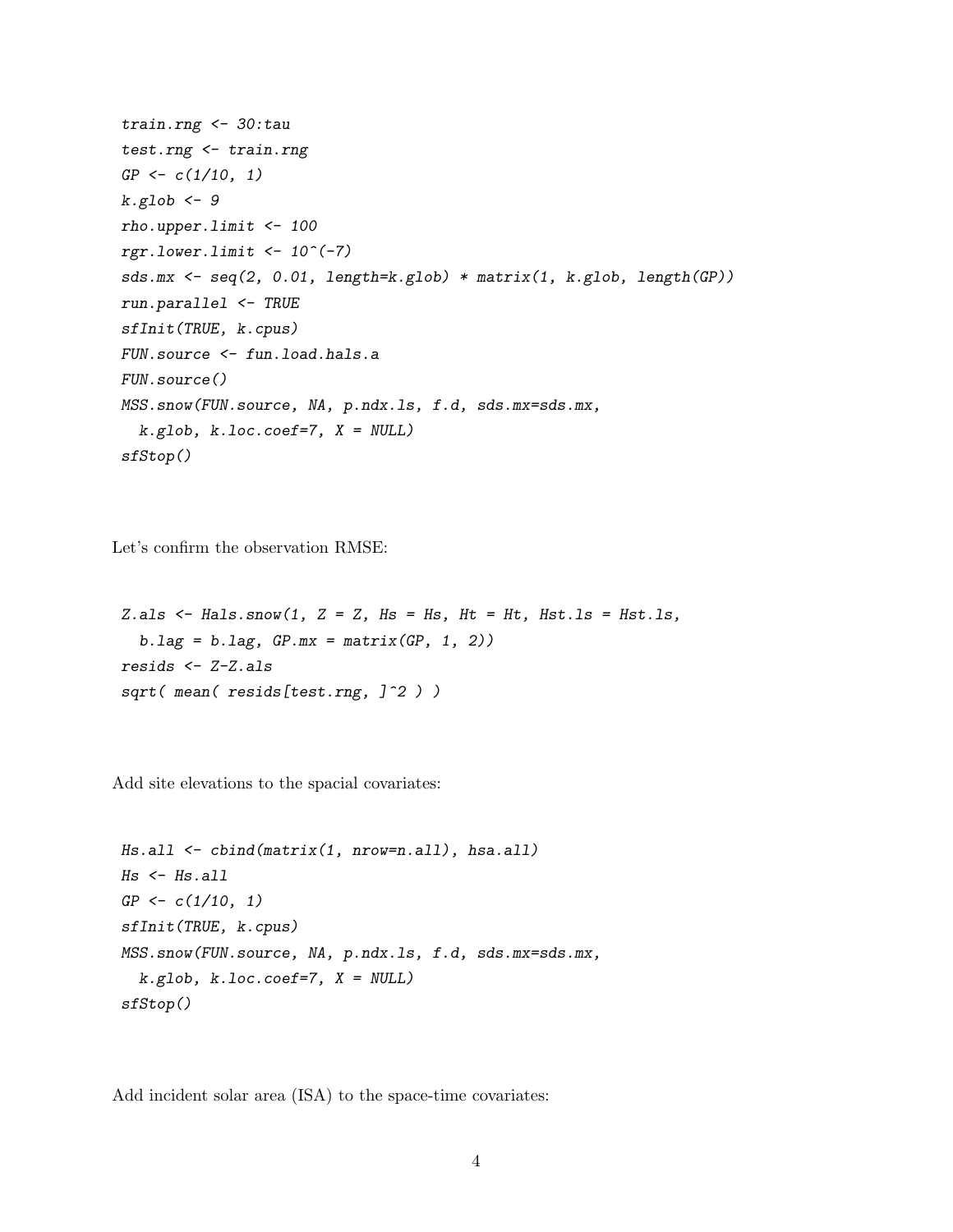```
Hst.ls.all <- H.Earth.solar(locs[ , 2], locs[ , 1], dateDate)
Hst.ls <- Hst.ls.all
GP <- c(1/10, 1)
sfInit(TRUE, k.cpus)
MSS.snow(FUN.source, NA, p.ndx.ls, f.d, sds.mx=sds.mx,
  k.glob, k.loc.coef=7, X = NULL)
sfStop()
```
Add the ISA-elevation interaction to the space-time covariates:

```
Hst.ls.all2 <- list()
for(tt in 1:tau) {
      Hst.ls.all2[[tt]] <- cbind(Hst.ls.all[[tt]], Hst.ls.all[[tt]]*hsa.all)
      colnames(Hst.ls.all2[[tt]]) <- c("ISA", "ISAxElev")
  }
Hst.ls <- Hst.ls.all2
GP <- c(1/10, 1)
sfInit(TRUE, k.cpus)
MSS.snow(FUN.source, NA, p.ndx.ls, f.d, sds.mx=sds.mx,
  k.glob, k.loc.coef=7, X = NULL)
sfStop()
```
Let's look at the "effective prediction errors" for the ALS partial slopes:

*Hals.ses(Z, Hs, Ht, Hst.ls, GP[1], GP[2], b.lag, test.rng)*

Does standardizing the covariates help?:

```
Z <- Z.all
Hst.ls <- stnd.Hst.ls(Hst.ls.all2)$sHst.ls
Hs <- stnd.Hs(Hs.all)$sHs
Ht <- stnd.Ht(Ht, nrow(Hs))
GP <- c(1/10, 1)
```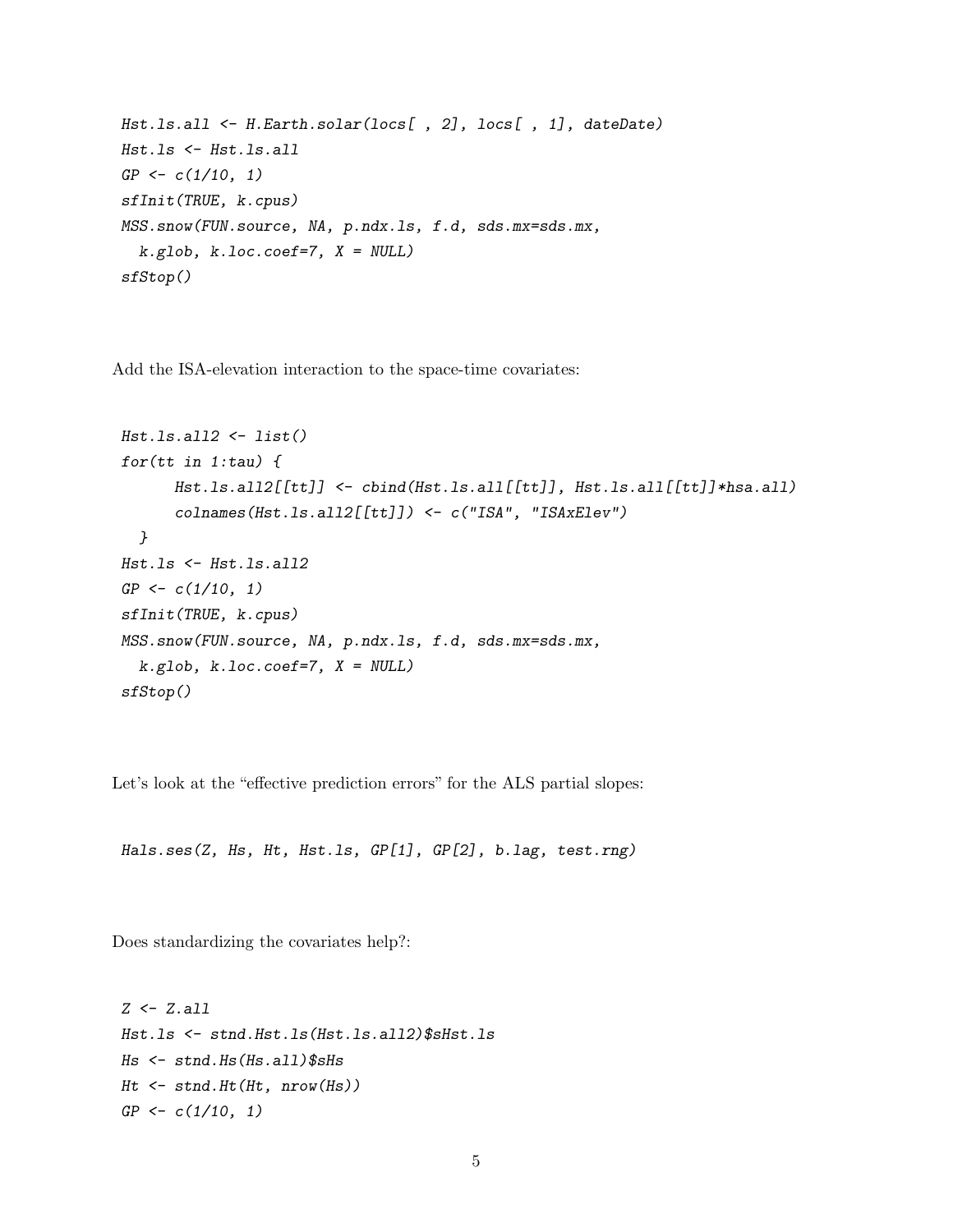```
sfInit(TRUE, k.cpus)
MSS.snow(FUN.source, NA, p.ndx.ls, f.d, sds.mx=sds.mx,
 k.glob, k.loc.coef=7, X = NULL)
sfStop()
```
How about standardizing the response?:

```
z.mean <- mean(Z.all)
z.sd <- sd(as.vector(Z.all))
Z <- (Z.all - z.mean) / z.sd
GP <- c(1/10, 1)
sfInit(TRUE, k.cpus)
MSS.snow(FUN.source, NA, p.ndx.ls, f.d, sds.mx=sds.mx,
  k.glob, k.loc.coef=7, X = NULL)
sfStop()
our.cost * z.sd
```
# 3 WIDALS Examples

Now, WIDALS.

We'll start by fitting using cross-validation (the same  $rm \,ndx$  list we've been using with ALS above). This will take a few minutes.

```
Z <- Z.all
Hst.ls <- Hst.ls.all2
Hs <- Hs.all
Ht <- Ht.original
FUN.source <- fun.load.widals.a
d.alpha.lower.limit <- 0
GP <- c(1/1000, 1, 0.01, 3, 1)
cv <- 2
lags <- c(0)
b.lag <- 0
```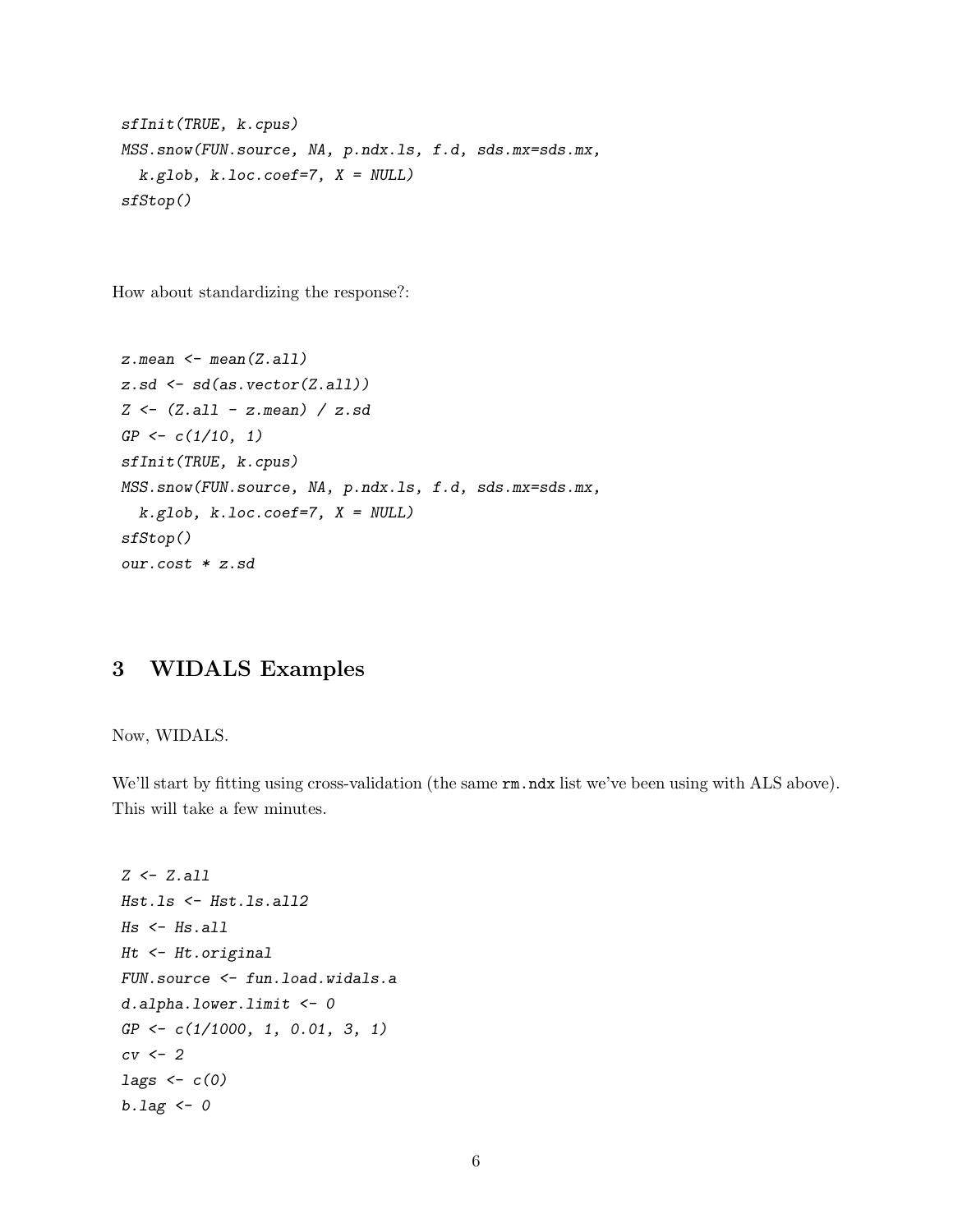```
sds.mx <- seq(2, 0.01, length=k.glob) * matrix(1, k.glob, length(GP))
ltco <- -10
stnd.d <- TRUE
sfInit(TRUE, k.cpus)
FUN.source()
MSS.snow(FUN.source, NA, p.ndx.ls, f.d, sds.mx=sds.mx,
  k.glob, k.loc.coef=7, X = NULL)
sfStop()
```
Try a fast WIDALS fit using pseudo CV (set cv to  $-2$ , set b.lag to  $-1$ ).

```
rm.ndx <- 1:n
Z <- Z.all
Hst.ls <- Hst.ls.all2
Hs <- Hs.all
Ht <- Ht.original
FUN.source <- fun.load.widals.a
d.alpha.lower.limit <- 0
GP <- c(1/1000, 1, 0.01, 3, 1)
cv <- -2
lags <- c(0)
b.lag <- -1
sds.mx <- seq(2, 0.01, length=k.glob) * matrix(1, k.glob, length(GP))
ltco <- -10
stnd.d <- TRUE
sfInit(TRUE, k.cpus)
FUN.source()
MSS.snow(FUN.source, NA, p.ndx.ls, f.d, sds.mx=sds.mx,
  k.glob, k.loc.coef=7, X = NULL)
sfStop()
```
*Hals.ses(Z, Hs, Ht, Hst.ls, GP[1], GP[2], b.lag, test.rng)*

Plot interpolation: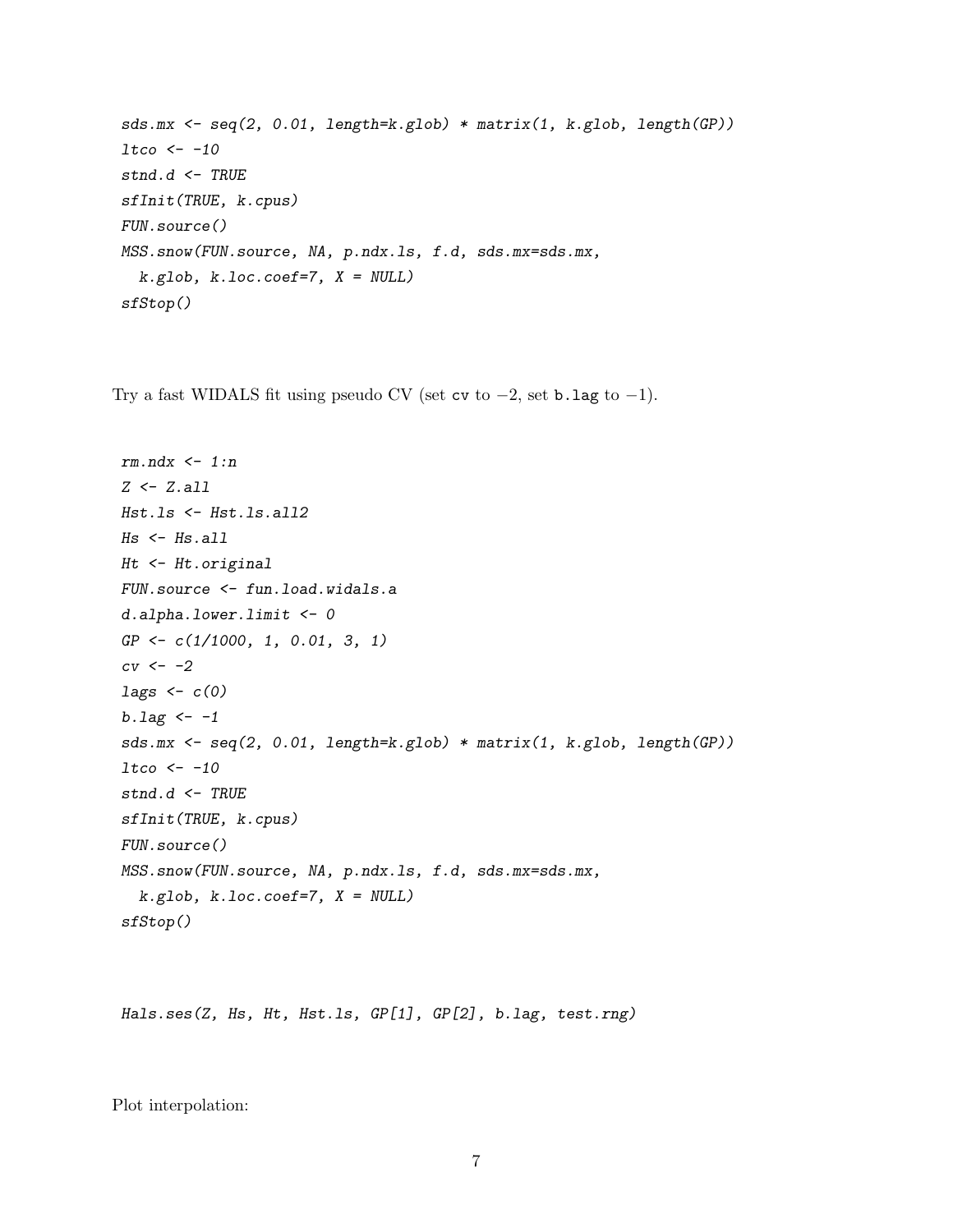```
Z <- Z.all
Hst.ls <- Hst.ls.all2
Hs <- Hs.all
Ht <- Ht.original
Hs0 <- cbind(matrix(1, length(O3$helevs0)), O3$helevs0)
Hst0isa.ls <- H.Earth.solar(O3$locs0[ , 1], O3$locs0[ , 2], dateDate)
Hst0.ls <- list()
for(tt in 1:tau) {
          Hst0.ls[[tt]] <- cbind(Hst0isa.ls[[tt]], Hst0isa.ls[[tt]]*O3$helevs0)
          colnames(Hst0.ls[[tt]]) <- c("ISA", "ISAxElev")
  }
locs0 <- O3$locs0[ , c(2,1)]
Z0.hat <- widals.predict(Z, Hs, Ht, Hst.ls, locs, lags, b.lag, Hs0, Hst0.ls,
  locs0=locs0, geodesic=xgeodesic, wrap.around=NULL, GP, stnd.d, ltco)[10:tau, ]
ydate <- xdate[10:tau]
#xcol.vec <- heat.colors(max(round(Z0.hat)))
#xcol.vec <- rev(rainbow(max(round(Z0.hat))))
xcol.vec <- rev(rainbow(630)[1:max(round(Z0.hat))])
xleg.vals <- round( seq(1, max(Z0.hat)-1, length=(5)) / 1 ) * 1
xleg.cols <- xcol.vec[xleg.vals+1]
```

```
for(tt in 1:nrow(Z0.hat)) {
      plot(0, 0, xlim=c(-124.1, -113.9), ylim=c(32.5, 42), type="n", main=ydate[tt])
      ## points(locs0[ , c(2,1)], cex=Z0.hat[tt,] / 30) ## uncomment to see sites
      this.zvec <- round(Z0.hat[tt,])
      this.zvec[ this.zvec < 1] <- 1
      this.color <- xcol.vec[ this.zvec ]
      points(locs0[ , c(2,1)], cex=1.14, col=this.color, pch=19 )
      #points(locs[ , c(2,1)], cex=Z[tt,] / 30, col="red")
      legend(-116, 40, legend=rev(xleg.vals), fill=FALSE, col=rev(xleg.cols),
      border=NA, bty="n", text.col=rev(xleg.cols))
          Sys.sleep(0.1)
```
*}*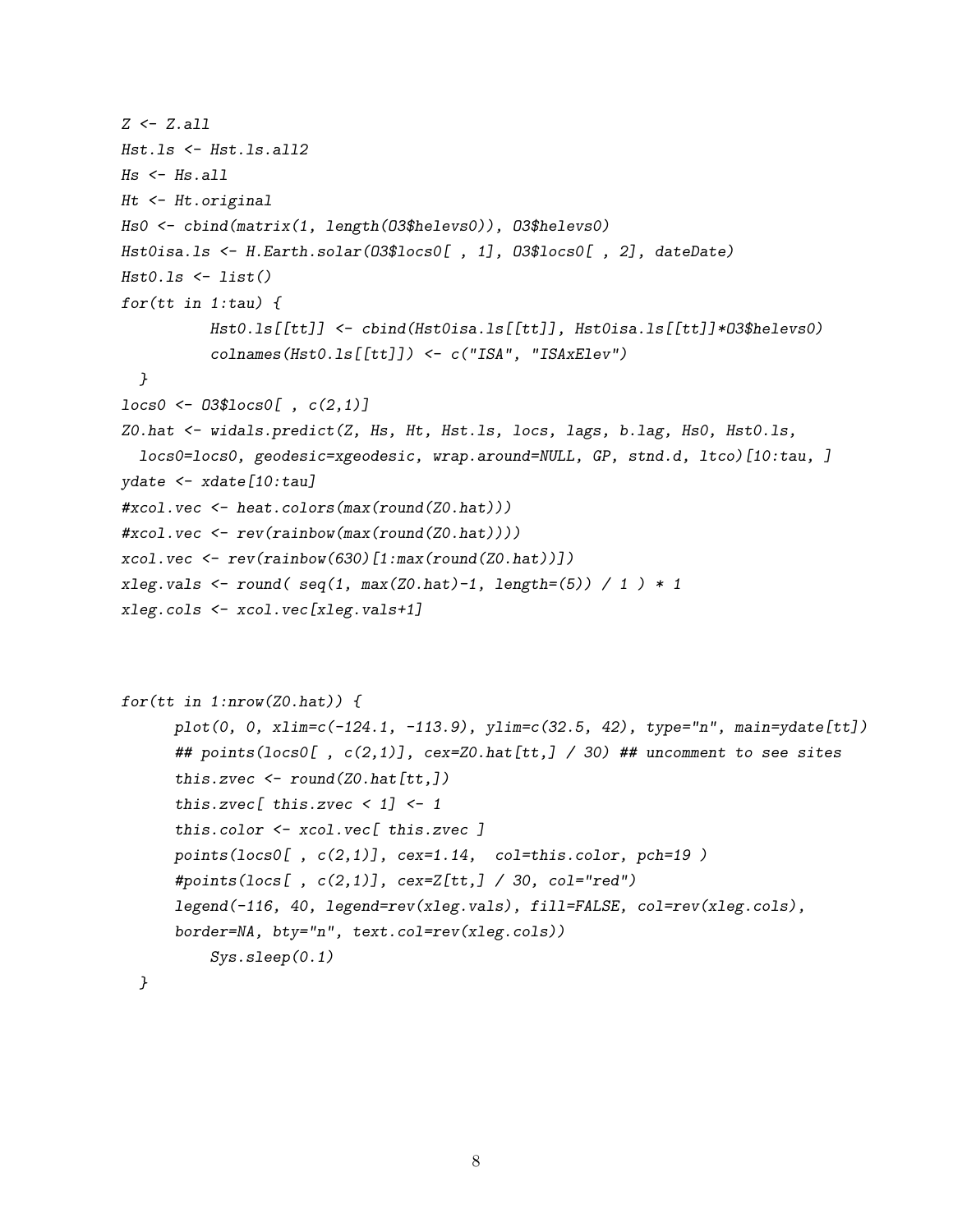```
ydate < -xdate[10:tau]tt \leftarrow 180plot(0, 0, xlim=c(-124.1, -113.9), ylim=c(32.5, 42), type="n", main=ydate[tt],
  xlab="", ylab="")## points(locs0[, c(2,1)], cex=Z0.hat[tt,] / 30) ## uncomment to see sites
this.zvec \le round(Z0.hat[tt,])
this.zvec [ this.zvec < 1] <-1this.color \leftarrow xcol.vec[ this.zvec ]
points(locs0[ , c(2,1)], cex=1.14, col=this.color, pch=19 )#points(locs[ , c(2,1)], cex=Z[tt, ] / 30, col="red")legend(-116, 40, legend=rev(xleg.vals), fill=FALSE, col=rev(xleg.cols), border=NA,
  bty="n", text.col=rev(xleg.cols))
```


#### 20060708